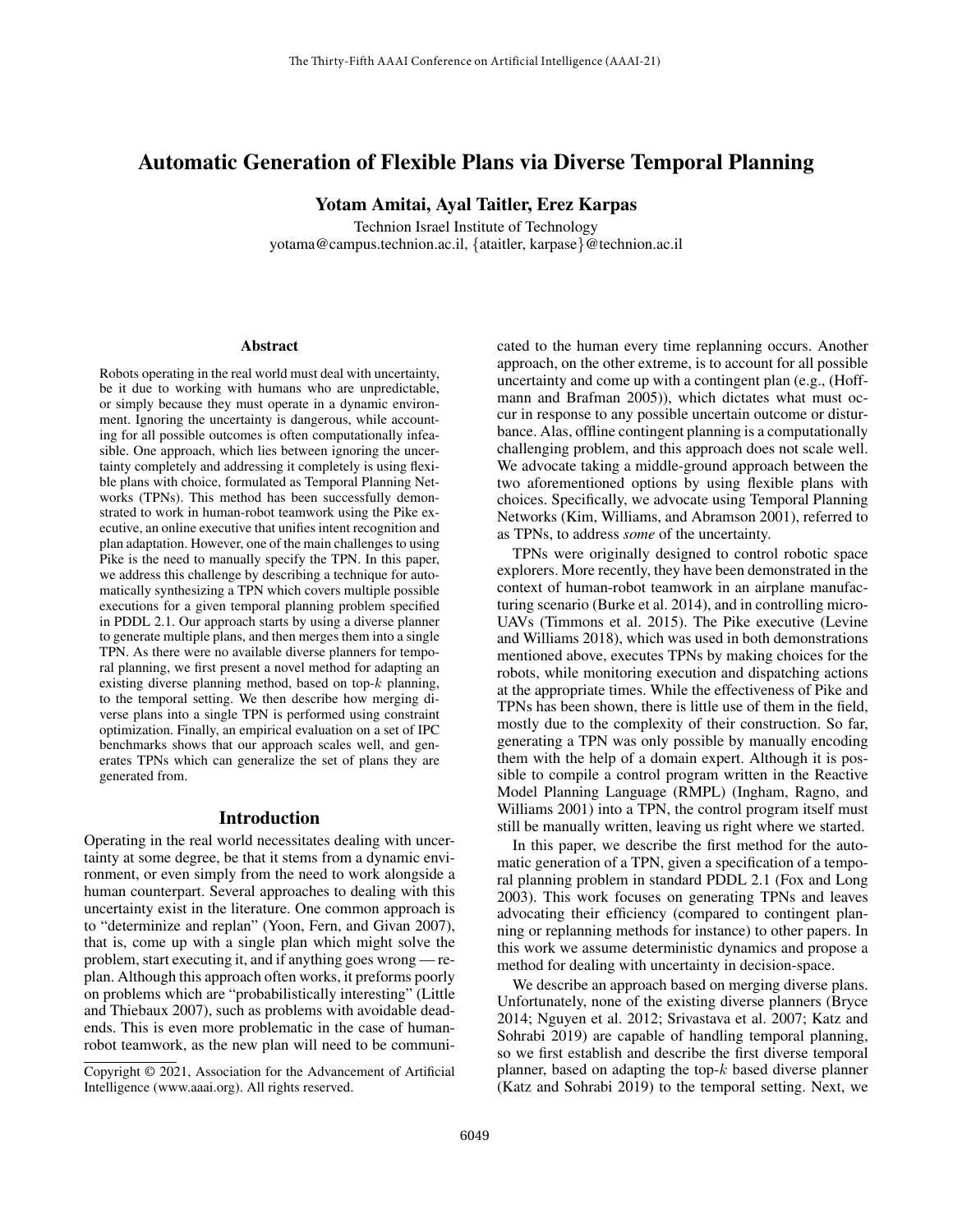identify sets of points along different plans (denoted as time points) which *can* be merged together, creating passages between the diverse plans. Lastly, we choose which of these time points *should* be merged by modeling and solving a Constraint Optimization Problem (COP). The result is a single TPN encompassing all the generated plans. An empirical evaluation on a set of IPC benchmarks shows that our approach can quickly generate TPNs, even for large problems.

In this work we attempt to create the smallest possible TPN. This is achieved by maximizing the number of points our process merges along the different plans. Smaller TPNs encode all the original plans more compactly, reduce complexity by lowering the number of elements in the TPN, and intuitively, are easier to communicate to a human counterpart. In addition, maximizing merges also results in prioritizing encompassing more possible transitions between plans, allowing the overall TPN more freedom of choice between them.

#### Background

We start by reviewing the necessary background on temporal planning, TPNs and diverse planning.

We assume we have a planning problem modeled in the propositional subset of PDDL 2.1 (Fox and Long 2003), that is, given by a tuple  $\Pi = \langle F, A, I, G \rangle$ , where F is the set of Boolean propositions, s.t S, the set of all possible states is then all the subsets of F. A is The set of durative actions. Each durative action  $a \in A$  has a duration dur(a)  $\in$  [dur<sub>min</sub>(a), dur<sub>max</sub>(a)] and is described by  $a = \langle pre_{\vdash}(a), \text{eff}_{\vdash}(a), \text{inv}(a), \text{pre}_{\dashv}(a), \text{eff}_{\dashv}(a) \rangle$ , where minimum duration dur<sub>min</sub>(a) and maximum duration  $dur_{max}(a)$ , follow  $0 \leq dur_{min}(a) \leq dur_{max}(a)$ . Start condition  $pre_{\vdash}(a) \subseteq F$  (respectively, end condition  $pre_{\dashv}(a) \subseteq$  $F$ ), must hold when durative action  $\alpha$  starts (respectively, ends). Start effect eff $\in(a)$  (respectively, end effect eff<sub>-(a)</sub>), occurs when durative action  $a$  starts (respectively, ends). The effects specify which propositions in  $F$  become true (add effects), and which become false (delete effects), and invariant condition inv $(a) \subseteq F$  which must hold during the whole execution of a.  $I \subseteq F$  is the initial state, specifying exactly which propositions in F are true at time zero.  $G \subseteq F$  is the goal, which propositions we wish to be true at the end of plan execution.

A solution to a temporal planning task is a schedule  $\tau$ which is a sequence of triples  $\langle a, t, d \rangle$ , where  $a \in A$  is a durative action,  $t \in \mathbb{R}^{0+}$  is the time when the durative action a is started, and  $d \in [\text{dur}_{min}(a), \text{dur}_{max}(a)]$  is the duration chosen for a. Similarly to plan validity, we call a solution's schedule  $\tau$  valid, if the assignment for the time duration for each durative action respects all the temporal constraints. A schedule can be seen as a sequence of Instantaneous Happenings (IHs) occurring at least  $\epsilon$  time units apart (Fox and Long 2003), which occur when a durative action starts and when a durative action ends. Specifically, for each triple  $\langle a, t, d \rangle$  in the schedule, we have an IH (also called snap action),  $a_{\vdash}$  occurring at time t (requiring pre $_{\vdash}(a)$  to hold  $\epsilon$  time before t, and applying the effects eff $\in (a)$  right at t), and an ending IH  $a_{\dashv}$  at time  $t+d$  (requiring  $\text{pre}_{\dashv}(a)$  to hold  $\epsilon$  before  $t + d$ , and applying the effects eff<sub>-1</sub>(a) at time  $t + d$ ). Thus,

a solution for a temporal planning problem can be viewed as a sequence of such happenings, each with its time stamp, e.g.  $\langle (a^1_\vdash,t_1),...,(a^i_\vdash,t_i),...,(a^{\bar{1}}_\dashv,t_j),...,(a^i_\dashv,t_k),...\rangle$ . In order for a schedule to be *feasible*, we also require the invariant condition inv(a) to hold over the open interval between t and  $t+d$ . Finally, given a state s and a sequence of IHs  $\Sigma$  (without timestamps), we will denote the state resulting from applying  $\Sigma$  from s by  $T(s, \Sigma)$ . From a TPS point of view (i.e. ignoring temporal constraints on action durations), a schedule  $\tau$  is valid if  $G \subseteq T(I, \Sigma)$ , where  $\Sigma$  is the sequence of IHs in  $\tau$ , ordered by the time they occur – that is, we require the goal to hold after all actions have completed.

In this work we make use of diverse planners, which generate dissimilar solutions for the same planning task. Various approaches to diverse planning have been proposed (Bryce 2014; Nguyen et al. 2012; Srivastava et al. 2007; Katz and Sohrabi 2020). Reviewing the extensive literature on diverse planning is out of scope of this paper, see (Roberts, Howe, and Ray 2014) for such a review. In this paper, we extend the diverse planner (Katz and Sohrabi 2019), which uses a top- $k$  planner (Katz et al. 2018) to generate the top- $k$  best solutions to the planning task.

We are now ready to define Temporal Planning Networks (TPNs), a formalism for representing flexible plans with choices. A TPN is an extension to the Simple Temporal Network (Dechter, Meiri, and Pearl 1991), which adds decision nodes and labels on constraints conditioned on these decisions (also referred to as choices). We shall build upon (but simplify) the definition supplied in (Levine and Williams 2018) for a Temporal Planning Network under Uncertainty, as this is the formalism Pike expects as input. The main difference between a TPN and a TPNU being the mapping of the decision variables to groups of controllable and uncontrollable choices. Formally a TPNU is a tuple  $\langle V, \mathcal{E}, C, \mathbb{A} \rangle$ , where:

- $V$ : The set of decision variables. Decision variables are partitioned into two groups  $V = V_C \cup V_U$ . Each  $v \in V$  is a discrete variable with a finite domain  $Domain(v)$ .  $V_C$  are *controllable* decisions, determined by the executive at run time.  $V_U$  are the *uncontrollable* decision variables, whose decisions are determined by the human or environment, rather than the executive.
- $\mathcal{E}$ : The set of notable time points (Events). Each  $e \in \mathcal{E}$  is associated with a conjunction of decision variable assignments  $\varphi_e$ . Events can be seen as correlated to the underlying PDDL states of the original task.
- C: The set of temporal constraints (Episodes). Each  $c \in C$ is a tuple  $\langle e_s, e_f, l, u, \varphi_c \rangle$  where  $e_s$  is the *start* event,  $e_f$ is the *finish* event,  $\varphi_c$  is a conjunction of decision variable assignments and  $l, u \in \mathbb{R}$  represent temporal upper and lower bounds s.t.  $\varphi_c \implies (l \leq e_f - e_s \leq u)$ .
- A: The set of activities. An activity  $a \in A$  is a tuple  $\langle c, \alpha \rangle$ where  $c \in C$  is a temporal constraint, and  $\alpha$  is an action that will be executed online. With  $c = \langle e_s, e_f, l, u, \varphi_c \rangle$ , action  $\alpha$  starts when  $e_s$  is scheduled, and terminates when  $e_f$  is scheduled. We require that  $l > 0$ . Activities relate to the durative actions of the underlying PDDL domain.

We note that in this work we only generate TPNs, i.e. no uncontrollable decisions are assigned. Determining which de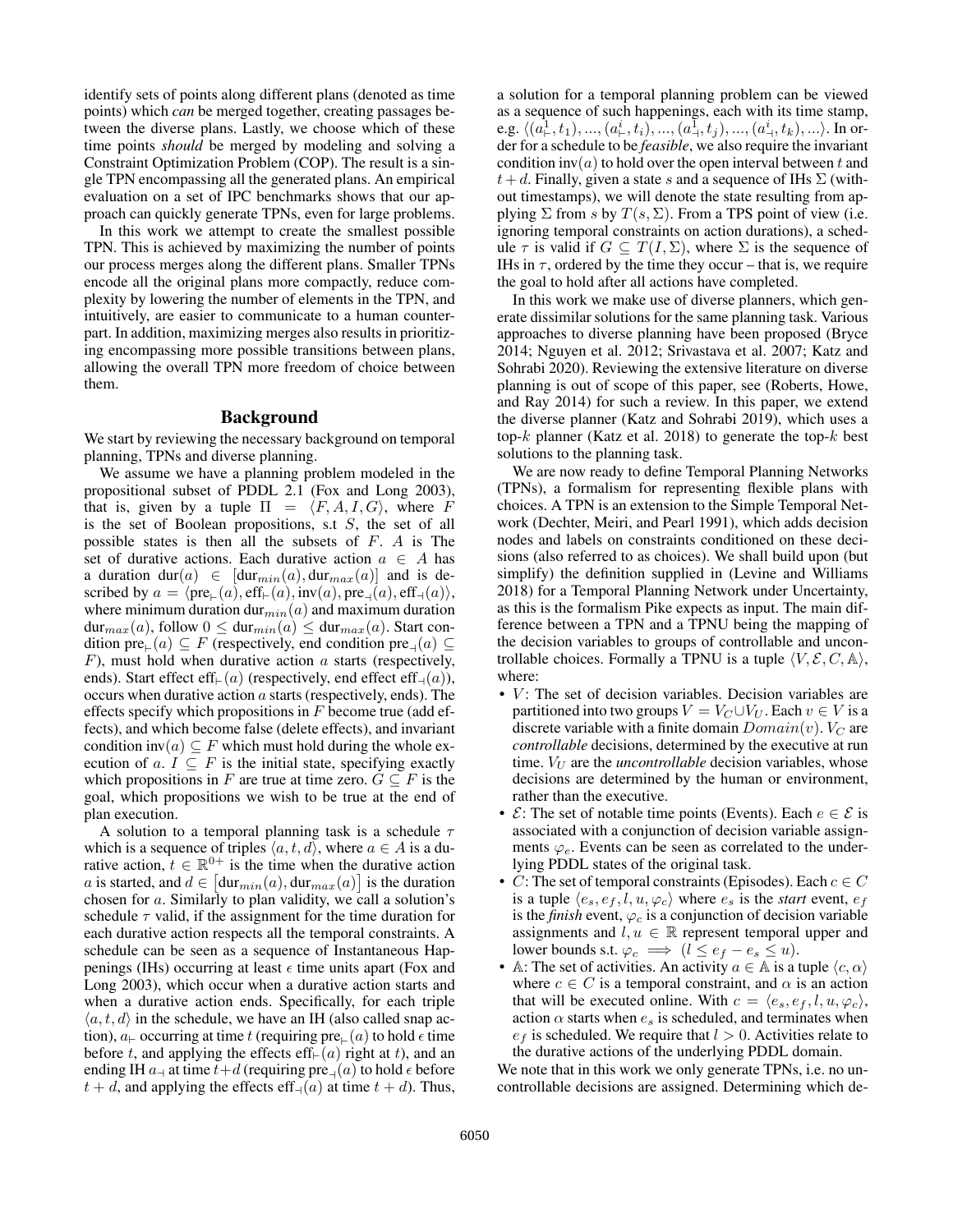cisions are uncontrollable is a subject for future work.

## Automatic Generation of TPNs

Now that we have supplied the relevant motivation and background for the task at hand, we can further define the problem which we wish to solve. Given a Temporal Planning task  $\Pi = \langle F, A, I, G \rangle$  as input, we wish to generate a Temporal Planning Network (TPN) which represents multiple dissimilar plans that solve the task at hand.

We note here that our work focuses primarily on the TPN time points (events)  $\mathcal E$  as these are the elements we wish to minimize in order to achieve the smallest TPN. Merging time points creates decision variables. Different combinations of such decisions might lead to valid or invalid plans, thus, other possible optimization objectives could include generating TPNs with a high number of decision variable combinations, or which lead to a high number of valid plans. We leave optimizing these measures for future work.

The TPN executive (Pike) incorporates the ability to avoid making combinations of choices that lead to infeasible paths (i.e. invalid plans), so we do not address how these merges may affect the TPN's temporal constraints C.

We first describe our devised approach to diverse temporal planning, then go on to tackle the question of how to merge multiple solutions into a single representation (TPN), and lastly we showcase the results of our technique on the latest IPC domains.

## Diverse Temporal Planning

Our approach to diverse temporal planning builds upon the top-k approach (Katz and Sohrabi 2019). The main challenge we address here is that temporal plans are not a sequence of instantaneous happenings, but rather a schedule, and thus the top- $k$  approach does not apply directly. Therefore, we first define the *temporal plan skeleton* of a solution to a temporal planning task.

Definition 1 (Temporal Plan Skeleton). *Given a planning task*  $\Pi = \langle F, A, I, G \rangle$  *and a solution*  $\tau$ *, the temporal plan skeleton (TPS)* π *is the sequence of the IHs in* τ *(without their time stamps), ordered by time.*

Given a TPS  $\pi$  and an IH  $a \in \pi$ , the TPS suffix of  $\pi$  from a, denoted  $\Sigma_a^{\pi}$ , is the sequence of IHs in  $\pi$  from right after a occurs (excluding a) until the end of the TPS.

The objective of diverse temporal planning is to find dissimilar solutions to the temporal planning task Π. We argue that two different plans, with the same TPS, and which vary only in their time stamps, are not very different. Specifically, for the purposes of merging these plans into a TPN, they are not different at all, as the TPN executive will make the scheduling decisions. Thus, we define two plans to be different if and only if they have a different TPSs.

The diverse top- $k$  planning approach (Katz and Sohrabi 2019) works iteratively by calling a planner to obtain a solution  $\tau$ , then creating a modified planning task which eliminates the solution  $\tau$ , calling the planner again, and so forth. Thus, to apply this approach to temporal planning, we create a *temporal plan elimination formulation*, which takes as



Figure 1: All the possible points to deviate from TPS  $\pi$ , from the point of view of the  $i^{th}$  action in  $\pi$ ,  $a_i$ .

input a temporal planning task  $\Pi$  and a solution  $\tau$ , and creates a modified temporal planning task  $\Pi'$  which eliminates all solutions which share the same TPS as  $\tau$  (while all other solutions remain valid).

The main technical challenge here is that temporal planning is performed with durative actions, while the *plan forbidding reformulation* (Katz et al. 2018) works on IHs (as in classical planning). Furthermore, the plan forbidding reformulation is based on detecting when the current candidate plan deviates from the plan to forbid, which is simpler for classical planning.

To overcome this challenge, we instead of dealing with the durative actions, we deal with the IHs  $a_{\text{+}}$  and  $a_{\text{-}}$ . Note that a TPS is determined by the order of the IHs, similarly to a classical plan. Thus, if we could somehow plan with IHs (while still respecting action durations, invariant conditions, and temporal constraints) we could use the classical planning approach directly. While this is not possible, we can think of a durative action as a pair of two IHs, and look at five different points where a durative action might deviate from the given TPS  $\pi$ . These are illustrated in Figure 1, and correspond to the five cases described below.

- **Case 1:** We have already deviated from  $\pi$  before a started.
- **Case 2:** We have followed  $\pi$  for  $i 1$  IHs, but action a is different than the  $i^{th}$  action in  $\pi$ .
- **Case 3:** Action a starts according to  $\pi$ , but between  $a_{\text{+}}$  and  $a_{\dashv}$ , another instantaneous event occurs, which deviates from  $\pi$ .
- **Case 4:** Action a starts according to  $\pi$ , but the end event  $a_{\text{+}}$ is not according to  $\pi$ , i.e., the end event is not according to the sequence. This occurs when some other event should have occurred before  $a_{\dashv}$ .
- **Case 5:** Action a starts and ends according to  $\pi$ . This case is when  $\pi$  is being followed, and a future action will deviate. Having described these 5 cases, we can now describe our

*temporal plan elimination formulation*. This formulation has 6 different versions of each durative action that takes part in the plan: one for each of the above five cases, and one for actions which do not appear in  $\pi$ . Also, similarly to the top $k$  approach (Katz et al. 2018), we introduce new proposition to encode deviation from  $\pi$ . Specifically, for a given TPS with *n* durative actions, we use  $2n + 2$  propositions:  $2n +$ 1 to encode the sequence  $\pi$ , and another for representing whether we have already deviated. Note, that only durative action participating in the plan to forbid will be multiplied, and not the entire space of durative actions.

We now formally describe our formulation. Let  $\Pi = \langle F, A, I, G \rangle$  be a planning task, and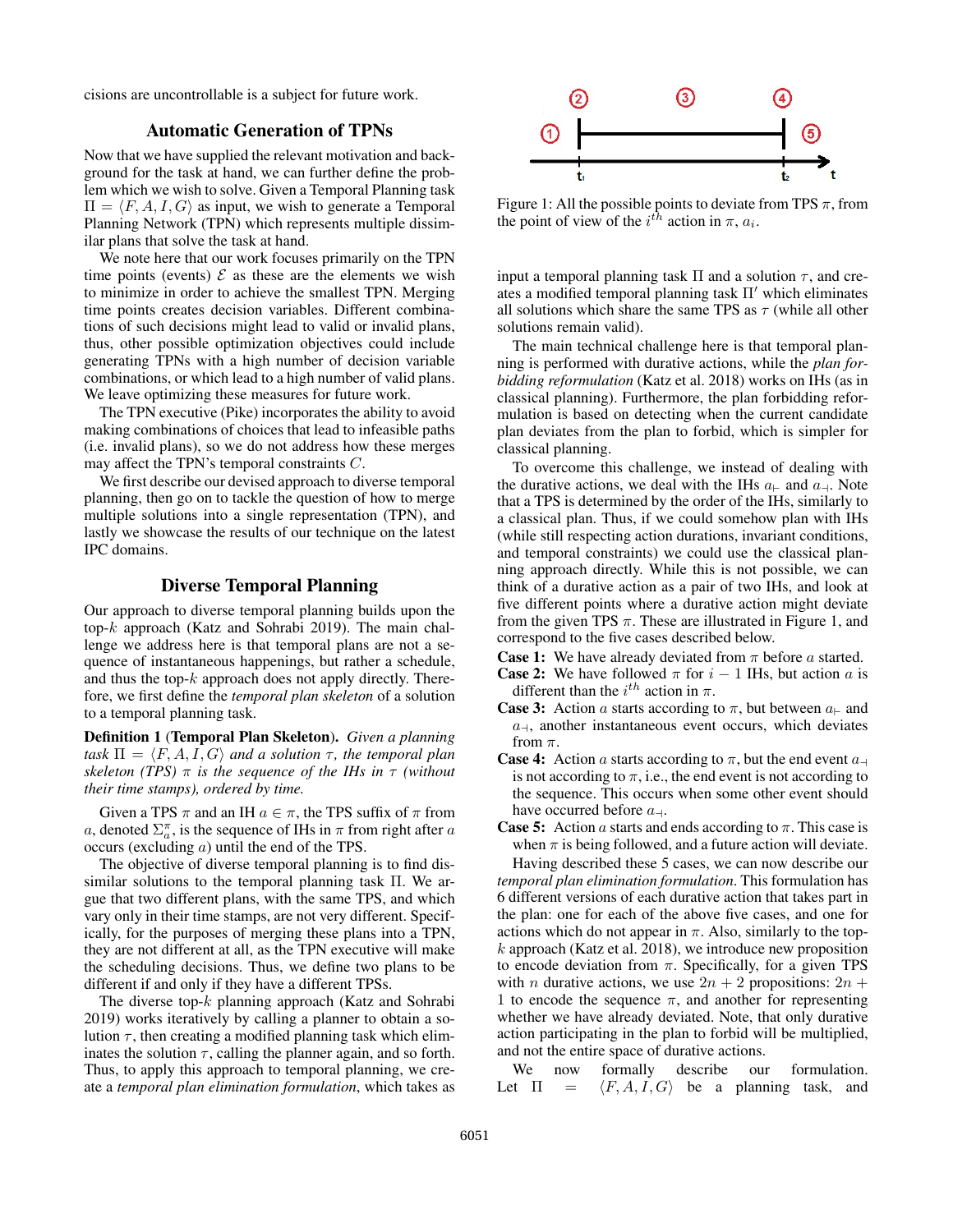$\tau = \langle a_1, t_1, d_1 \rangle, ..., \langle a_n, t_n, d_n \rangle$  be some temporal plan with a corresponding TPS  $\pi$ , where i and i' are the time indexes of  $a_{\vdash}$  and  $a_{\dashv}$  appropriately in  $\pi$ . The planning task  $\Pi' = \langle F', A', I', G' \rangle$  is defined as follows:

- $F' = F \cup \{p, p_0, ..., p_{2n}\},\$
- $A' = \{a^0 \mid a \in A, a \notin \tau\} \cup \{a^1, a^2, a^3, a^4, a^5 \mid a \in \tau\}$ where:
- $a^0 = \langle pre_\vdash(a), eff_\vdash(a) \cup \{p\}, inv(a), pre_\dashv(a), eff_\dashv(a) \rangle$  $a^1 = \langle pre_\vdash(a) \cup \{p\}, eff_\vdash(a), inv(a), pre_\dashv(a), eff_\dashv(a) \rangle$  $a^2 = \langle pre_\vdash(a) \cup \{\neg p, \neg p_{i-1}\}, eff_\vdash(a) \land p, inv(a),$  $pre_{\dashv}(a), eff_{\dashv}(a)\big\rangle$  $a^3 = \langle pre_\vdash(a) \cup \{\neg p, p_{i-1}\}, eff_\vdash(a) \land \neg p_{i-1} \land p_i,$  $inv(a), pre_{\dashv}(a) \cup \{p\}, eff_{\dashv}(a) \rangle$  $a^4 = \langle pre_\vdash(a) \cup \{\neg p, p_{i-1}\}, ef f_\vdash(a) \land \neg p_{i-1} \land p_i,$  $inv(a), pre_{\dashv}(a) \cup {\uparrow p, \neg p_{i'-1}}, eff_{\dashv}(a) \land p\rangle$  $a^5 = \langle pre_\vdash(a) \cup \{\neg p, p_{i-1}\}, eff_\vdash(a) \land \neg p_{i-1} \land p_i,$ <sup>0</sup>−1},

$$
inv(a), pre_{\neg}(a) \cup \{\neg p, p_{i'-1}\}
$$

$$
eff_{\exists}(a) \wedge \neg p_{i'-1} \wedge p_i
$$

• 
$$
I' = I \cup \{p_0\}
$$

• 
$$
G' = G \cup \{p\}
$$

We now explain the reformulation. For ease of presentation, we abuse notation and say that a temporal action  $a$  is along  $\pi$ , when  $a_{\vdash}, a_{\dashv} \in \pi$  with indexes  $i, i^{\dagger}$ . The variable p represents a deviation from  $\pi$ , so it starts as false, and becomes true when the sequence of actions applied is not a prefix of  $\pi$ . Once the value p is achieved, it remains true. p is also part of the new goal,  $G'$ , as the objective here is to find a deviation from  $\pi$ .

 $\overline{\phantom{a}}$  $\rangle$ 

Propositions  $p_0, ..., p_{2n}$  encode the progress along the TPS  $\pi$ , before deviating from it. Actions  $a^0$  are the activities that do not appear in  $\pi$ , thus automatically indicate deviation from  $\pi$  and achieve p. The actions  $a^1, ..., a^4$  are copies of actions in  $\pi$ , corresponding to cases 1...4 above.  $a^5$  are copies of actions along  $\pi$ , these actions are responsible for following the sequence  $\pi$  and are applicable only while the sequence is still followed, i.e.  $p$  is false. Note that in all five cases when an action along  $\pi$  has more than one instance, each instance is treated as a different action with a different corresponding  $p_i$  variable indicating its position in the sequence. The convention in the reformulation is that the preconditions are sets which requirements are added to, and effects are sets comprised of delete and add effects, thus the conjunction between delete and add effects of the auxiliary variables.

**Theorem 1.** Let  $\Pi$  be a temporal planning task and  $\tau$  a *solution with TPS*  $\pi$ . The task  $\Pi'$  is a plan elimination refor*mulation of* Π *and* π*.* 1

*Proof.* For the first direction, we show that the set of solutions of the reformulation, e.g., the set of solutions of  $\Pi'$  is included in the set of solutions of Π. We define a backward mapping between  $\Pi'$  and  $\Pi$  and show the inclusion.



Figure 2: Additional paths created as a result of a merge. Choice time points are depicted with double circles. Top: Two separate plans, number of possible paths: 2. Bottom: Two merged plans, number of possible paths: 4.

For the second direction, we show that every solution of Π is included in  $\Pi'$ , excluding π. We make use of a forward mapping and show the inclusion in the forward direction.  $\Box$ 

# Merging Diverse Plans into a TPN

Now that we have obtained a set of diverse TPSs  $\{\pi_1 \dots \pi_k\}$ for our input planning task  $\Pi$ , we would like to merge these into a single TPN, that compactly encodes all generated solutions and possibly more. The naive approach would be to create a single decision variable  $v \in V$  corresponding to a choice between the k obtained solutions. The structure of the TPN would then be a single decision at the start diverging into the  $k$  constituent plans in parallel to one another, up until they converge again at the end, when reaching the terminal state which is shared. Of course, this approach defeats the purpose of having a flexible plan with choices.

The technique we describe here starts with the aforementioned naive TPN, but then looks for opportunities to merge additional time points. We note here that although the naive TPN is seemingly uninteresting, it is always possible to construct given that we obtained  $k$  solutions.

It is convenient to think of a TPN as a graph where time points are nodes (events) connected by constraints (episodes). By merging time points, additional solutions can be created, as demonstrated by the example in Figure 2.

In this example, after a long day at work, our agent needs to get home and eat dinner. The two constituent plans, shown at the top, are to walk home and then order in, or to take a taxi home and then cook. However, by merging the middle time point of these two solution paths, we obtain the TPN shown below, which yields 2 new solutions: walking home and then cooking, and taking a taxi home and then ordering.

Next, we describe how we choose which time points from the naive TPN to merge.

<sup>&</sup>lt;sup>1</sup>Full proofs supplied in supplementary file.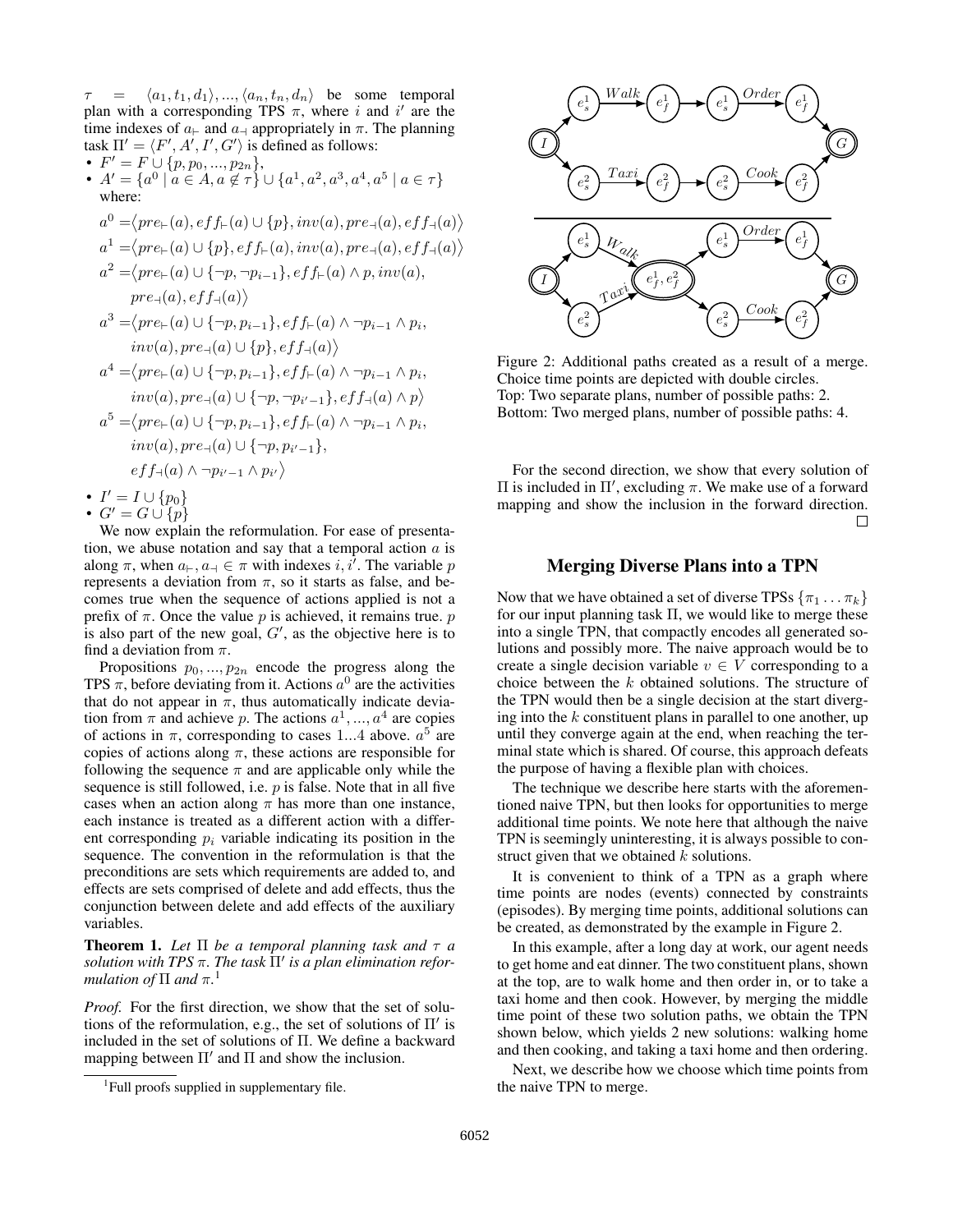#### Merging Time Points in the TPN

While it is theoretically possible to merge any two time points in the TPN, it is likely a bad idea to merge two random time points.

Some intuitive approaches include *i)* comparing the underlying PDDL states of time points and *ii)* comparing ordered sequences of activities originating from time points. Unfortunately, both techniques fall short of accounting for important merges possibilities we wish to obtain. We portrayed this in the following example:

Consider the merge demonstrated in Figure 2, it is possible that the time points  $e_f^1, e_f^2$  share the same state predicates, as arriving home may be a landmark, and the rest of the solution does not have to be dependent on the method of arrival. Whereas there could be a predicate denoting if money has been spent, whereas the time points would not have an equal state representation. This highlights how sensitive state-space comparison can be to the way each domain is constructed, hence, state-space comparison was abandoned.

Thus we suggest a method to determine whether two time points should be merged based on the validity of the solutions originating from their merge. We introduce the *compatibility* attribute of two IHs. We define compatibility based on IHs as opposed to time points as the latter can change when merging time points in the TPN while the former remains a static property of the TPSs of the original diverse solutions. We define two notions of compatibility:

Definition 2 (Full and Semi Compatibility between IHs).  $Given \ a \ pair \ of \ IHs \ a_1, a_2 \ from \ TPSs \ \pi_i, \pi_j \ respectively,$ let  $s_{a_1}, s_{a_2}$  be the underlying PDDL state after these IHs  $occurred in  $\pi_i$ ,  $\pi_j$ , respectively, and let their corresponding$ *TPS suffixes be*  $\sum_{a_1}^{\pi_i}$ ,  $\sum_{a_2}^{\pi_j}$ .  $a_1$ ,  $a_2$  *are compatible:* 

- **Fully** iff  $G \subseteq T(s_{a_1}, \Sigma_{a_2}^{\pi_j})$  and  $G \subseteq T(s_{a_2}, \Sigma_{a_1}^{\pi_i})$
- **Semi** iff  $G \subseteq T(s_{a_1}, \Sigma_{a_2}^{\pi_j})$  or  $G \subseteq T(s_{a_2}, \Sigma_{a_1}^{\pi_i})$

In other words two IHs  $a_1, a_2$  are Fully Compatible if we can execute the TPS suffix of each  $\pi$  from the other's current state  $s_a$  and achieve the goal, while two IHs  $a_1, a_2$  are merely Semi Compatible if the goal is achieved by at least one of the TPS suffixes from the other's current state  $s_a$ .

We denote the set containing all such compatible pairs as M. Since M is static, we can efficiently compute it once at the beginning of the process. Each pair of compatible IHs  $\{a_1, a_2\} \in \mathbb{M}$  is an operation m corresponding to a merge we can perform on the TPN time points.

From now on, we will restrict our attention to applying only merges between pairs contained in M to the TPN. While this limits the space of possible TPNs, it also reduces the complexity of the problem to a manageable size.

Merging two time points in the TPN outputs a single new time point. This new time point must account for all IHs involved in the merge (recall that a time point may consist of multiple IHs). Therefore the merging of two time points is an operation between sets of IHs. Consider the 2-step merging sequence to the naive TPN  $m(a_1, a_2)$ ,  $m(a_2, a_3)$ . The first merge operation creates a new time point  $e_{new}$ . The second merge operation is now  $m(e_{new}, a_3) = m({a_1, a_2}, a_3)$ .

This scenario raises questions about the compatibility attribute as it applies to sets of IHs. We can define different transitivity notions when merging in order to experiment with this concept and widen or narrow our solution space. We define two notions of transitivity in when we allow merges. Formally, merging  $e_1, e_2$  is applicable iff:

- Strict:  $\forall a_i \in e_1 \land \forall a_j \in e_2 : \{a_i, a_j\} \in \mathbb{M}$
- Loose:  $\exists a_i \in e_1 \land \exists a_j \in e_2 : \{a_i, a_j\} \in \mathbb{M}$

We have not limited ourselves to generating TPNs with only valid solutions as the TPN executive (Pike) incorporates the ability to avoid making combinations of choices that lead to infeasible paths (Levine and Williams 2018).

#### Merge Selection

Once M has been acquired, we require a method to determine which merge operations to execute. The reason for this necessity is that the merge operations in M are only compatible by definition in the naive TPN. Consider the following configuration — the naive TPN contains three TPSs  $\pi_1, \pi_2, \pi_3$ , and each path contains time points  $e_1, e_2, e_3$  in  $\pi_1, \pi_2, \pi_3$ , respectively, such that  $e_1$  is fully compatible with  $e_2$  *or*  $e_3$  but not with both. This scenario demonstrates the dilemma we now face — which pairs of time points to merge? This is an instance of the minimum clique cover problem. However, in future work we plan to introduce more constraints and change the cost function to account for additional preferences such as human decision models and thus we require a more flexible encoding.

Constraint Programming To solve this optimization problem we call upon CP to maximize the number of merges we can apply to the naive TPN and formulate the problem as a Constraint Optimization Problem (COP). We define the set of all IHs participating in the optimization as  $N$ , in other words, these are all the *different* IHs appearing in M. To mark a pair of IHs  $a_i, a_j \in N$  as chosen to be merged together, we define the Boolean decision variable  $m_{i,j}$ . The set of all such variables is then  $M \equiv \{m_{i,j} \mid \forall i, j \in N\}.$ 

Our objective is to create the smallest possible TPN by merging *groups* of IHs. To formulate our optimization objective using the  $m_{i,j}$  decision variables, we must create auxiliary decision variables for keeping track of groups. For example, merging  $a_1, a_2$  and  $a_3$  sets six decision variables to TRUE  $(m_{1,2}, m_{2,1}, m_{1,3}, m_{3,1}, m_{2,3} \text{ and } m_{3,2})$ , but only counts as one group. To do so we assign each IH the shared minimal index  $i$  of its group. For example, given the group containing IHs  $a_1, a_2, a_3$ , each IH is assigned the shared minimal index 1. This assignment is described via an additional decision variable  $s_i$  of type integer which is simply derived from the  $m_{i,j}$  decision variables. The set of all such variables is then  $S \equiv \{s_i \mid \forall i \in N\}$ . The initial value for each shared minimal index variable is its own index:  $s_i = i$ . The COP therefore contains  $N^2 + N$  decision variables.

Let us now formulate the constraints applied in our COP. These will also define the merging transitivity, as discussed previously, which we wish to apply to the TPN. The following constraints hold for both Strict and Loose configurations:

- Compatible Merges:  $m_{i,j} \implies \{a_i, a_j\} \in \mathbb{M}$ .
- Symmetric Merges:  $m_{i,j} \iff m_{j,i}$ .
- Shared Minimum index:  $s_i \neq i \implies m_{i,s_i}$  and  $m_{i,j} \implies s_i = min(s_i, s_j)$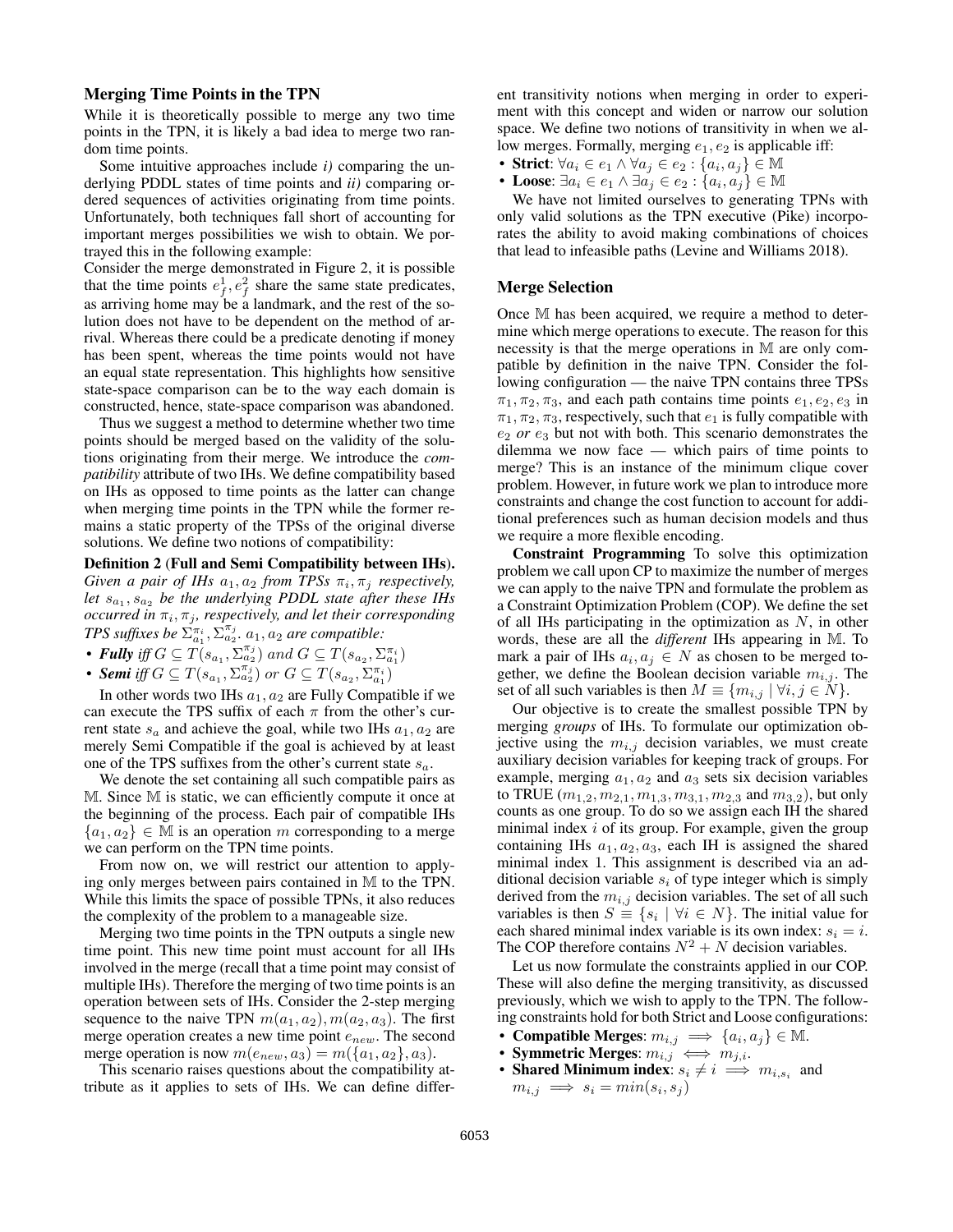The Strict configuration contains a single additional constraint dictating that any merging between three time points must uphold that they are all compatible with one another:  $m_{i,j} \wedge m_{i,k} \implies \{a_i, a_j\}, \{a_i, a_k\}, \{a_j, a_k\} \in \mathbb{M}.$ 

The Loose configuration allows more freedom for applying merges but must make sure no two IHs originating from the same original solution are merged. Therefore, for this configuration, we pass  $P$ , a mapping from time points to original solutions, as input to the COP. Therefore,  $P \equiv \{p_i \mid i = 1, ..., k\}$  where k is the number of TPSs. The additional constraints are then: *i*)  $m_{i,j} \implies p_i \neq p_j$  *ii*)  $m_{i,j} \wedge m_{i,k} \implies p_j \neq p_k$  *iii*)  $s_i = s_j \implies p_i \neq p_j$ 

Lastly, the objective function of the COP is to maximize the number of elements in  $S$  who's value differs from their index, in other words we want to count the number of IHs which were merged. Formally:  $f = Max \sum_{i=0}^{N} 1 | s_i \neq i$ . This concludes the description of our process, we now provide claims regarding it's soundness and completeness.

Proposition 1 (Soundness). *Any TPN returned by our technique is valid and contains at least the* k *original plans.*

*Proof. Our technique starts off by generating the naive TPN and then advances by initiating merges. These, can change the number of plans the TPN represents, but never hinder the original* k *solutions. Therefore, any TPN returned contains at least the original* k *plans.* П

Proposition 2 (Completeness). *Given a complete planner, our technique is also complete.*

Proof. *Given that at least a single plan has been found by the planner, the naive TPN can always be generated by merging the initial and terminal time points of all found plans. Thus, our technique is complete.* П

Granting these, We note that our technique is not optimal.

## Empirical Evaluation

In order to empirically evaluate our algorithm, our compilation takes a temporal planning task Π and generates a set of  $k$  diverse solutions using the plan elimination compilation previously described, with OPTIC (Benton, Coles, and Coles 2012) as the underlying solver. The TPS of each solution is obtained and M is computed, containing all the compatible time point pairs found in the naive TPN. We then construct a COP based on M in Minizinc (Nethercote et al. 2007) and use Gecode (Schulte, Tack, and Lagerkvist 2019) to solve it. As output, we receive a mapping from time point pairs to merge operations resulting in a TPN. If no compatible pairs are found (i.e.  $M = \emptyset$ ) the naive TPN is returned as output. We evaluated all combinations of  $k$  chosen from  $\{2,4,8\}$ , both compatibility methods (Full & Semi denoted as F,S) and merging transitivity (Strict & Loose denoted as St,L). Thus, for each planning problem, we ran the diverse planner 3 times (for the different values of  $k$ ), and then ran 4 different versions of our COP (for the different compatibility and transitivity). The experiments were performed on Intel i7-7700K 32GB RAM, with a time limit of 30min for generating the diverse solutions and 30min for the COP task.

We evaluated our approach on domains from the temporal track IPC in 2011, 2014, and 2018. Of these, we eliminated domains with actions whose durations depend on the current state, as TPNs do not support such instances. From the remaining, we only display domains where OPTIC was able to retrieve multiple diverse solutions for more than a single problem<sup>2</sup>. We mention here that although the number of viable domains is limited by OPTIC, as the solutions of OPTIC are our input, its ability to solve temporal planning problems is out of the scope of this paper.

To broaden our benchmark domains and bolster our results, we further expanded our algorithm to enable the generation of TPNs from classical planning instances. In order for the process to take a non-temporal planning problem and output a Temporal Planning Network we require that the user supply a specification for the action durations of the domain at hand. If none are supplied, our algorithm treats all actions as actions with duration 1. The significance of this extension is in its ability to generate a TPN complete with valid solutions and schedules out of a relatively easyto-construct classical PDDL model. For this classical implementation we make use of the Fast Downward planning system (Helmert 2006) extended with the support for structural symmetries and the orbit space search algorithm (Domshlak, Katz, and Shleyfman 2015) with LM-cut heuristic (Helmert and Domshlak 2009) as was used in (Katz et al. 2018). The classical domains we present are supplied without action durations and were taken from the results of (Katz et al. 2018) where the emphasis was on domains which our parser supports (no PDDL constants, no grounded actions).

We define a run on a specific problem to be successful if:  $i)$  OPTIC is able to obtain  $k$  diverse solutions to the problem and *ii)* the generated TPN is more compact than the naive TPN. Otherwise, although the algorithm might have terminated successfully, we do not count it as a success. Such a scenario occurs when the generated solutions in Π are very different from one another and no compatible pairs are found between them, leading to no possible merges to the naive TPN. In Table 1 we report the number of problems for which we were able to obtain  $k$  solutions as  $\sharp N$ , and the number of successful runs is shown in the columns per configuration.

Table 1 also displays a cost analysis (CA) between planning and optimizing phases of our process. CA is the ratio between the planning duration and the average optimization duration per configuration averaged over all commonly solved problems. For instance  $CA = 2$  means that planning took twice as long as solving the COP.

Table 2 reports by how much our approach was able to reduce the size of the naive TPN. As different values of  $k$ for the same problem lead to different sizes of the naive TPN, we evaluate the compactness of the generated TPN relative to the size of the naive TPN:  $compactness(TPN)$  =  $1-\frac{|\mathcal{E}_{new}|}{|\mathcal{E}_{new}|}$  $\frac{|E_{new}|}{|E_{naive}|}$ . We display the average compactness over the commonly solved problems for each  $k$  by the four different configurations of our approach. #P denotes the number of commonly solved problems for each  $k$ . We note here that the attainable compactness varies greatly between domains and

<sup>&</sup>lt;sup>2</sup>Full domain names are provided in the supplementary file.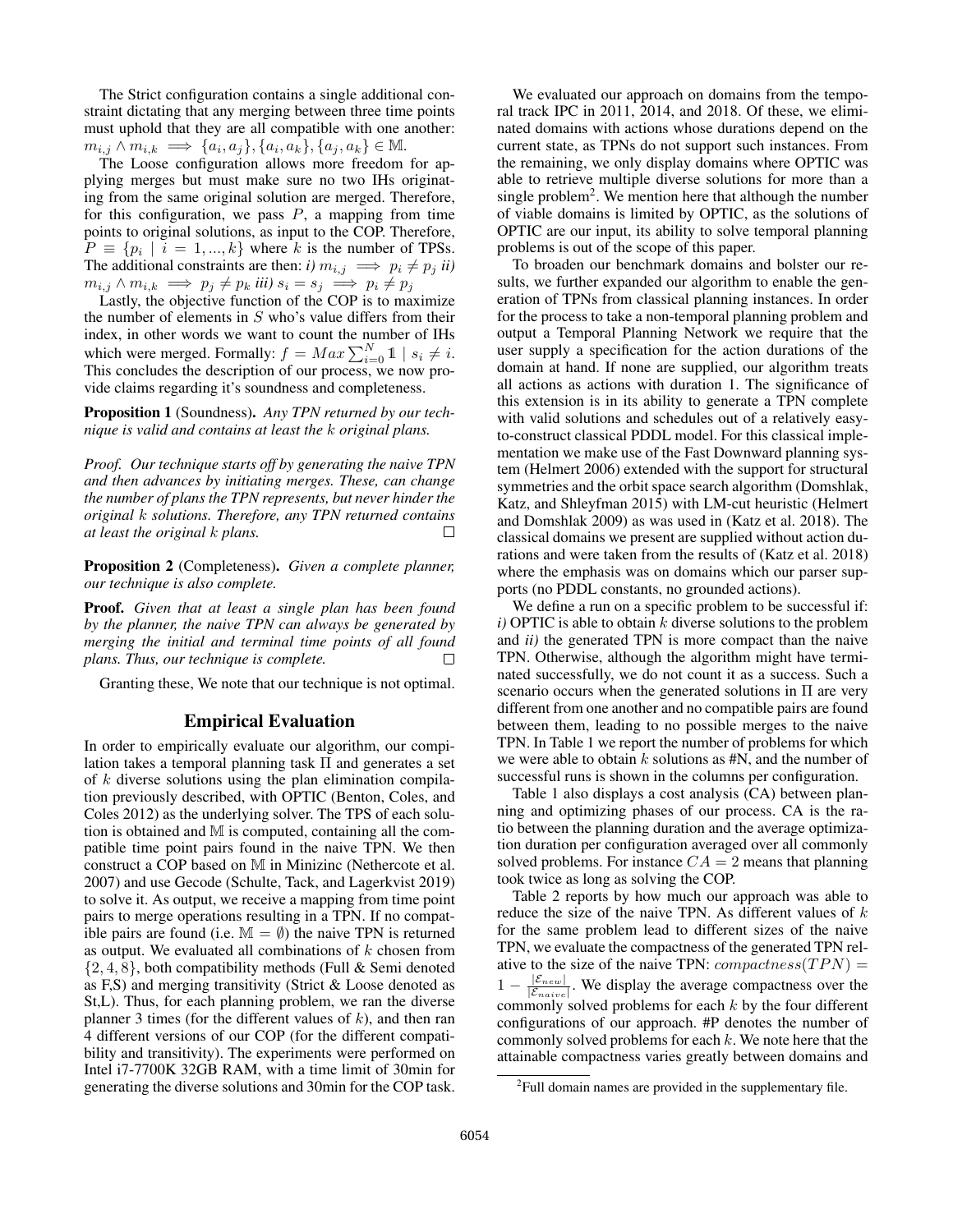|         | <b>Successes</b>         |                |                 |                |                          |                          |                          |                |     |                 |                          |                          |                          |                  |                         |                    |                          |                          |
|---------|--------------------------|----------------|-----------------|----------------|--------------------------|--------------------------|--------------------------|----------------|-----|-----------------|--------------------------|--------------------------|--------------------------|------------------|-------------------------|--------------------|--------------------------|--------------------------|
| #Sol    | $k=2$                    |                |                 |                |                          |                          | $k=4$                    |                |     |                 |                          |                          | $k=8$                    |                  |                         |                    |                          |                          |
| Trans   | $\overline{\mathsf{St}}$ |                | L               |                | #N                       | $\overline{CA}$          | $\overline{\mathsf{St}}$ |                | L   |                 | #N                       | $\overline{CA}$          | $\overline{\mathsf{St}}$ |                  | L                       |                    | #N                       | $\overline{CA}$          |
| Compat  | F                        | S              | F               | S              | $\overline{\phantom{0}}$ | $\blacksquare$           | $\overline{F}$           | S              | F   | S               | $\overline{\phantom{a}}$ | $\blacksquare$           | $\overline{\mathrm{F}}$  | S                | F                       | S                  | $\overline{\phantom{a}}$ |                          |
| Ba(20)  | $\overline{8}$           | $\overline{8}$ | $\overline{8}$  | $\overline{8}$ | $\overline{8}$           | 26.86                    | $\overline{8}$           | $\overline{8}$ | 8   | $\overline{8}$  | $\overline{8}$           | 0.21                     | $\overline{0}$           | $\overline{0}$   | $\overline{\mathbf{8}}$ | $\overline{\bf 8}$ | $\overline{8}$           | 0.21                     |
| De(22)  | 9                        | 9              | 9               | 9              | 9                        | 234.73                   | 7                        | 7              | 7   | 7               | 12                       | 0.07                     | 8                        | $\,$ 8 $\,$      | 8                       | 8                  | 9                        | 0.08                     |
| DL(13)  | 12                       | 12             | 12              | 12             | 12                       | 5.17                     | 12                       | 12             | 12  | 12              | 12                       | 0.09                     | 12                       | 12               | 12                      | 12                 | 12                       | $6e^{-3}$                |
| El(30)  | 22                       | 22             | 22              | 22             | 22                       | 55.37                    | 22                       | 22             | 22  | 22              | 22                       | 0.55                     | 14                       | 14               | 22                      | 22                 | 22                       | 0.14                     |
| Fl(20)  | 16                       | 16             | 16              | 16             | 16                       | 12.68                    | 16                       | 16             | 16  | 16              | 17                       | 0.12                     | 4                        | 4                | 16                      | 16                 | 16                       | 0.13                     |
| Gr(20)  | 20                       | 20             | 20              | 20             | 20                       | 0.09                     | 8                        | 8              | 13  | 13              | 20                       | $9e^{-4}$                | 3                        | 3                | 7                       | 6                  | 20                       | $3e^{-4}$                |
| Mi(150) | 141                      | 93.            | 108             | 84.            | 141                      | 0.36                     | 77                       | 76             | 112 | 106             | 142                      | 0.14                     | 35                       | 37               | 71                      | 72                 | 141                      | $8e^{-4}$                |
| Mo(30)  | 29                       | 29             | 29              | 29             | 30                       | 0.76                     | 30                       | 30             | 30  | 30              | 30                       | 0.46                     | 30                       | 30               | 21                      | 29                 | 30                       | $2e^{-3}$                |
| My(30)  | 15                       | 15             | 15              | 15             | 21                       | 426.31                   | 15                       | 15             | 15  | 15              | 20                       | 100.14                   | 14                       | 14               | 14                      | 14                 | 22                       | 7.93                     |
| NM(15)  | 12                       | 12             | 12              | 12             | 12                       | 9.13                     | 12                       | 12             | 12  | 12              | 12                       | 0.04                     | 12                       | 12               | 12                      | 12                 | 12                       | 0.01                     |
| Pe(30)  | 28                       | 28             | 28              | 28             | 28                       | 4.06                     | 28                       | 28             | 28  | 28              | 28                       | 0.1                      | 27                       | 27               | 28                      | 28                 | 28                       | 0.02                     |
| Sc(30)  | 12                       | 15             | 12              | 15             | 16                       | 37.32                    | 16                       | 16             | 16  | 16              | 16                       | 9.34                     | 16                       | 16               | 16                      | 16                 | 16                       | 0.05                     |
| So(30)  | 13                       | 13             | 14              | 14             | 20                       | 0.03                     | 5                        | 4              | 12  | 13              | 20                       | $9e^{-4}$                | 1                        |                  | 2                       | 0                  | 15                       |                          |
| St(30)  | 17                       | 17             | 17              | 17             | 17                       | 30.38                    | 17                       | 17             | 17  | 17              | 17                       | 0.79                     | 16                       | 16               | 17                      | 17                 | 17                       | 0.1                      |
| Tp(30)  | 7                        | 7              | 7               | $\overline{7}$ | 7                        | 4.09                     | 7                        | 7              |     | 7               | 7                        | 0.28                     | 5                        | 5                | 7                       | 6                  | $\overline{7}$           | 0.02                     |
| Ts(30)  | 9                        | 9              | 9               | 9              | 11                       | 21.54                    | 11                       | 11             | 11  | 11              | 11                       | 1.43                     | 5                        | 5                | 9                       | $\boldsymbol{9}$   | 9                        | 0.05                     |
| Vis(20) | $\overline{7}$           | 9              | 7               | 9              | 14                       | 61.4                     | 11                       | 11             | 11  | 11              | 14                       | 0.76                     | 9                        | 9                | 9                       | 9                  | 16                       | 0.8                      |
| Ze(20)  | 12                       | 12             | 12              | 12             | 13                       | 28.9                     | 13                       | 13             | 13  | 13              | 13                       | 1.06                     | 12                       | 11               | 12                      | 12                 | 13                       | 0.05                     |
| Total C | 389                      | 346            | 357             | 338            | 417                      | $\overline{\phantom{a}}$ | 315                      | 313            | 362 | 357             | 421                      | $\overline{\phantom{a}}$ | 223                      | 224              | 291                     | 296                | 413                      | $\overline{\phantom{a}}$ |
| CP(30)  | 5                        | 5              | 5               | 5              | 25                       | $2e^{-4}$                | 5 <sup>1</sup>           | 5              | 5   | 5               | 25                       | $6e^{-4}$                | 2                        | $\boldsymbol{0}$ | 4                       | 2                  | 22                       | $3e^{-3}$                |
| Pa(10)  | 8                        | 8              | 8               | 8              | 9                        | 972                      | 9                        | 9              | 9   | 9               | 9                        | 1216                     | 6                        | 6                | 6                       | 6                  | 6                        | 558                      |
| QC(10)  | 5                        | 5              | 5               | 5              | 8                        | 0.84                     | 5                        | 5              | 5   | 5               | 6                        | 5.25                     | 5                        | 5                | 5                       | 5                  | 5                        | $1e^{-3}$                |
| Tr(10)  | 8                        | 8              | 8               | 8              | 10                       | 37.68                    | 10                       | 09             | 10  | 10              | 10                       | 16.99                    | 8                        | 8                | 9                       | 9                  | 10                       | 0.07                     |
| TO(20)  | $\sqrt{2}$               | $\overline{c}$ | $\overline{c}$  | $\overline{c}$ | $\overline{c}$           | 1116                     |                          |                |     |                 | 1                        | 0.19                     | $\theta$                 | $\boldsymbol{0}$ | 1                       | $\theta$           | 1                        | $\overline{\phantom{0}}$ |
| Total T | $\overline{28}$          | 28             | $\overline{28}$ | 28             | 54                       | $\blacksquare$           | $\overline{30}$          | 29             | 30  | $\overline{30}$ | $\overline{51}$          | $\overline{\phantom{a}}$ | $\overline{21}$          | 19               | $\overline{25}$         | $\overline{22}$    | 44                       |                          |

Table 1: Summary of Empirical Success Results

is a function of their inherent structure, this in turn is why the average at the bottom of the table is of little relevance for any specific domain. the table supplies both the average for successful runs  $Avg_S$  and for overall runs  $Avg_O$  for both Temporal  $(T)$  and Classical  $(C)$  domains

Before we analyze the results, we note that the larger  $k$ is, the more IHs we have to compare between diverse solutions. Therefore we expect that an increase in  $k$  will result in more compatible pairs and thus in more merges and better compactness. On the other hand, an increase in compatible pairs also inflates our optimization's search space thus raising complexity and memory consumption, meaning finding a good solution in the time limit becomes more challenging.

As intuition suggests, for larger  $k$  the number of successes decreases. However, on the other extreme, we notice specific domains where low k also results in such a decrease. With smaller ks there is greater probability that the diverse solutions generated will differ significantly from one another. Such instances may lead to either a low number of compatible pairs – less merges and a worse compactness *or* finding no compatible pairs all together and resulting in an unsuccessful run. Indeed, this can be seen in the parking (Pa) and trucks (Tr) domains, where using  $k = 4$  resulted in more success than either  $k = 2$  or  $k = 8$ .

In addition, Table 1 can also highlight for us major structural differences between domains. Such an example can be seen in the crewplanning domain (C-P) when comparing the number of problems the the planner was able to obtain di-

verse solutions for vs. the number of solutions for the configurations. The cause of this delta is due to the fact that no possible merges were available for most of the problems in the domain. This can suggest that either the diverse solutions in this domain vary greatly or that the order of the actions is crucial such that no merges result in a valid solution.

We now turn out attention to examining the differences between the four configurations of our approach. First, we note that using semi-compatibility always results in at least as many compatible pairs as using full-compatibility. This increase in the number of possibilities leads to an increase in the difficulty of solving the COP, which explains the higher success count of the full-compatibility, as can be seen in crewplanning for  $k = 8$  and truck for  $k = 4$ .

On the other hand, the extra possibilities allow for more merges, and thus for better compactness. This is especially evident for  $k = 2$ , where a single merge contributes more to the compactness than for higher values of  $k$ , as it uses a higher proportion of the original solutions' time points.

Comparing strict transitivity to loose transitivity, the former applies stricter constraints, thus pruning the space of possible solutions. With lower values of  $k$ , this pruning makes little difference, implying that the best solutions are typically not pruned by this. With higher values of  $k$  this pruning reduces the size of the search space, allowing the solver to find better solutions in the alloted time, at the cost of a slight reduction in the success count.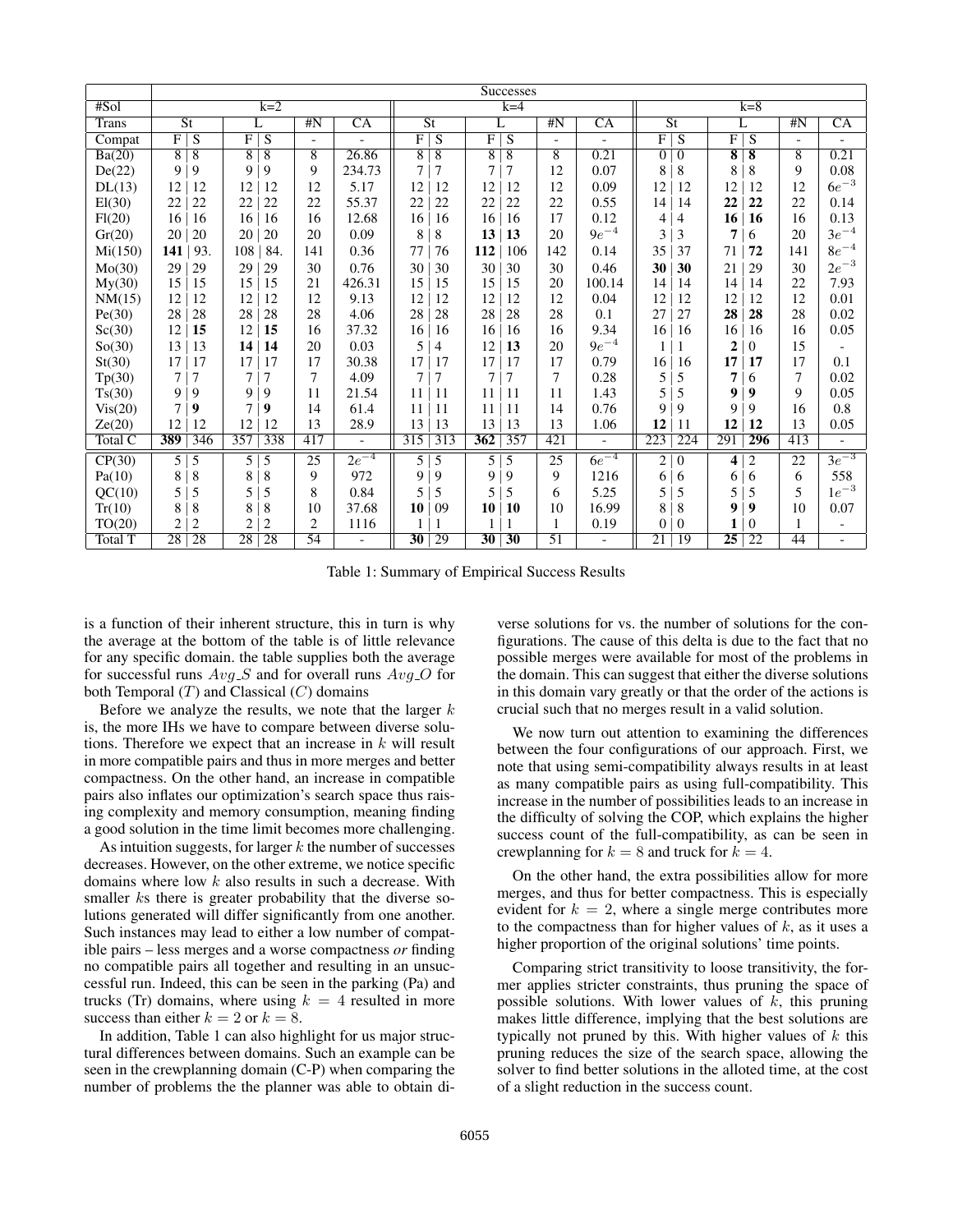|              | Compactness              |                  |                  |                  |                 |                          |                  |                  |                  |                  |                          |                |                              |                |                |  |
|--------------|--------------------------|------------------|------------------|------------------|-----------------|--------------------------|------------------|------------------|------------------|------------------|--------------------------|----------------|------------------------------|----------------|----------------|--|
| #Sol         | $k=2$                    |                  |                  |                  |                 |                          |                  | $k=4$            |                  |                  | $k=8$                    |                |                              |                |                |  |
| <b>Trans</b> | $\overline{\mathsf{St}}$ |                  | L                |                  | #P              | $\overline{\mathsf{St}}$ |                  | L                |                  | #P               | $\overline{\mathsf{St}}$ |                | $\overline{L}$               |                | #P             |  |
| Compat       | $\overline{\mathrm{F}}$  | $\overline{S}$   | F                | $\overline{S}$   | $\overline{a}$  | $\overline{\mathrm{F}}$  | $\overline{S}$   | F                | $\overline{S}$   | $\overline{a}$   | $\overline{F}$           | $\overline{S}$ | F                            | $\overline{S}$ |                |  |
| Ba(20)       | .48                      | .48              | .48              | .48              | $\overline{8}$  | .5                       | .5               | $\overline{.62}$ | .58              | $\overline{8}$   | $\blacksquare$           |                | $\qquad \qquad \blacksquare$ |                | $\overline{0}$ |  |
| De(22)       | .45                      | .45              | .45              | .45              | 9               | .69                      | .69              | .61              | .61              | 7                | .52                      | .52            | .31                          | .31            | 8              |  |
| DL(13)       | .44                      | .44              | .44              | .44              | 12              | .67                      | .67              | .65              | .65              | 12               | .63                      | .64            | .50                          | .50            | 12             |  |
| El(30)       | .45                      | .45              | .45              | .45              | 22              | .69                      | .69              | .64              | .64              | 22               | .59                      | .58            | .36                          | .37            | 14             |  |
| Fl(20)       | .47                      | .47              | .47              | .47              | 16              | .45                      | .45              | $\cdot$ 7        | $\cdot$ 7        | 16               | .43                      | .43            | .25                          | .26            | $\overline{4}$ |  |
| Gr(20)       | .48                      | .48              | .48              | .48              | 20              | .50                      | .51              | .50              | .50              | $\,$ 8 $\,$      | .66                      | .66            | .22                          | .42            | 3              |  |
| Mi(150)      | .46                      | .43              | .46              | .44              | 84              | .52                      | .54              | .60              | .41              | 76               | .61                      | .63            | .37                          | .29            | 35             |  |
| Mo(30)       | .36                      | .43              | .36              | .43              | 29              | .58                      | .69              | .58              | .69              | 30               | .72                      | .84            | .69                          | .80            | 21             |  |
| Mv(30)       | .33                      | .33              | .33              | .33              | 15              | .59                      | .59              | .59              | .59              | 15               | .77                      | .77            | .75                          | .75            | 14             |  |
| NM(15)       | .44                      | .44              | .44              | .44              | 12              | .68                      | .68              | .68              | .68              | 12               | .64                      | .64            | .41                          | .40            | 12             |  |
| Pe(30)       | .38                      | .38              | .38              | .38              | 28              | .57                      | .57              | .56              | .56              | 28               | .52                      | .53            | .38                          | .38            | 27             |  |
| Sc(30)       | .42                      | .41              | .42              | .41              | 12              | .58                      | .61              | .56              | .66              | 16               | .68                      | .75            | .45                          | .62            | 16             |  |
| So(30)       | .41                      | .41              | .42              | .42              | 13              | .55                      | .55              | .51              | .41              | $\overline{4}$   | $\overline{\phantom{0}}$ |                | $\overline{\phantom{a}}$     |                | $\mathbf{0}$   |  |
| St(30)       | .31                      | .31              | .31              | .31              | 17              | .54                      | .54              | .52              | .52              | 17               | .58                      | .57            | .38                          | .38            | 16             |  |
| Tp(30)       | .42                      | .42              | .42              | .42              | 7               | .62                      | .61              | .67              | .67              | 7                | .71                      | .71            | .34                          | .35            | 5              |  |
| Ts(30)       | .38                      | .38              | .38              | .38              | 9               | .59                      | .59              | .57              | .57              | 11               | .70                      | .70            | .47                          | .47            | 5              |  |
| Vis(20)      | .34                      | .31              | .34              | .31              | 7               | .39                      | .49              | .38              | .48              | 11               | .42                      | .62            | .41                          | .47            | 9              |  |
| Ze(20)       | .41                      | .41              | .41              | .41              | 12              | .61                      | .61              | .61              | .61              | 13               | .63                      | .67            | .47                          | .47            | 11             |  |
| $Avg_S C$    | $\overline{.42}$         | .42              | .42              | .42              | 332             | .56                      | .58              | .59              | .56              | $\overline{313}$ | .62                      | .65            | .45                          | .46            | 212            |  |
| Avg_O C      | .33                      | .33              | .33              | .33              | 417             | .42                      | .44              | .44              | .42              | 421              | .32                      | .33            | .23                          | .24            | 413            |  |
| CP(30)       | $\overline{.25}$         | .29              | $\overline{.25}$ | $\overline{.29}$ | $\overline{5}$  | $\overline{.18}$         | $\overline{.17}$ | $\overline{.18}$ | $\overline{.18}$ | $\overline{5}$   |                          |                |                              |                | $\overline{0}$ |  |
| Pa(10)       | .04                      | .04              | .04              | .04              | 8               | .09                      | .10              | .09              | .10              | 9                | .12                      | .12            | .10                          | .11            | 6              |  |
| QC(10)       | .15                      | .15              | .15              | .15              | 5               | .09                      | .09              | .09              | .09              | 5                | .32                      | .32            | .31                          | .32            | 5              |  |
| Tr(10)       | .05                      | .08              | .05              | .08              | 8               | .07                      | .07              | .06              | .07              | 9                | .07                      | .06            | .03                          | .03            | 8              |  |
| TO(20)       | .03                      | .06              | .03              | .07              | $\overline{2}$  | .16                      | .05              | .02              | .02              | $\mathbf{1}$     | $\overline{\phantom{0}}$ |                | $\overline{\phantom{0}}$     |                | $\overline{0}$ |  |
| $Avg_S T$    | $\overline{.10}$         | $\overline{.12}$ | $\overline{.10}$ | $\overline{.12}$ | $\overline{28}$ | $\overline{.10}$         | $\overline{.10}$ | .09              | $\overline{.10}$ | 29               | $\overline{.15}$         | .15            | $\overline{.13}$             | .13            | 19             |  |
| $Avg_OT$     | .05                      | .06              | .05              | .06              | 54              | .06                      | .06              | .05              | .06              | 51               | .07                      | .06            | .05                          | .06            | 44             |  |

Table 2: Summary of Empirical Compactness Results

## Summary and Future Work

We have presented the first approach for automatically generating a TPN from a description of a planning task. This makes the useful tools based on the TPN formalism, such as the Pike executive (Levine and Williams 2018), much more broadly applicable, as there is no need to manually generate a TPN or RMPL program. We also adapted the plan reformulation elimination (Katz et al. 2018) to the temporal setting, thus creating the first diverse temporal planner.

In this paper, we focused on fully controllable TPNs. In future work, we plan to address the uncertainty inherent in some domains, such as human-robot teamwork – one of the original motivations for the TPN formalism. In order to do this, we intend to use a multi-agent formalism, such as MA-STRIPS (Brafman and Domshlak 2008), and define which agents are under our control and which are not. The objective here will be to generate a TPNU.

Finally, the objective we optimized here, minimizing the size of the resulting TPN, is only one possible objective. In the human-robot teamwork context, one may want to optimize for human-focused metrics, such as the ease of explaining the TPN to the human, mental effort needed to keep track of the current state of execution, and the flexibility given to the human at any given moment during execution.

#### Acknowledgements

This work was supported by funding from the Israeli ministry of Science and Technology.

#### References

Benton, J.; Coles, A. J.; and Coles, A. 2012. Temporal Planning with Preferences and Time-Dependent Continuous Costs. In *Proceedings of the Twenty-Second International Conference on Automated Planning and Scheduling, ICAPS* 2012, Atibaia, São Paulo, Brazil, June 25-19, 2012.

Brafman, R. I.; and Domshlak, C. 2008. From One to Many: Planning for Loosely Coupled Multi-Agent Systems. In *Proceedings of the Eighteenth International Conference on Automated Planning and Scheduling, ICAPS 2008, Sydney, Australia, September 14-18, 2008*, 28–35.

Bryce, D. 2014. Landmark-Based Plan Distance Measures for Diverse Planning. In *Proceedings of the Twenty-Fourth International Conference on Automated Planning and Scheduling, ICAPS 2014, Portsmouth, New Hampshire, USA, June 21-26, 2014*.

Burke, S.; Fernandez, E.; Figueredo, L.; Hofmann, A.; Hofmann, C.; Karpas, E.; Levine, S.; Santana, P.; Yu, P.; and Williams, B. 2014. Intent Recognition and Temporal Relaxation in Human Robot Assembly. In *ICAPS Demo Track*.